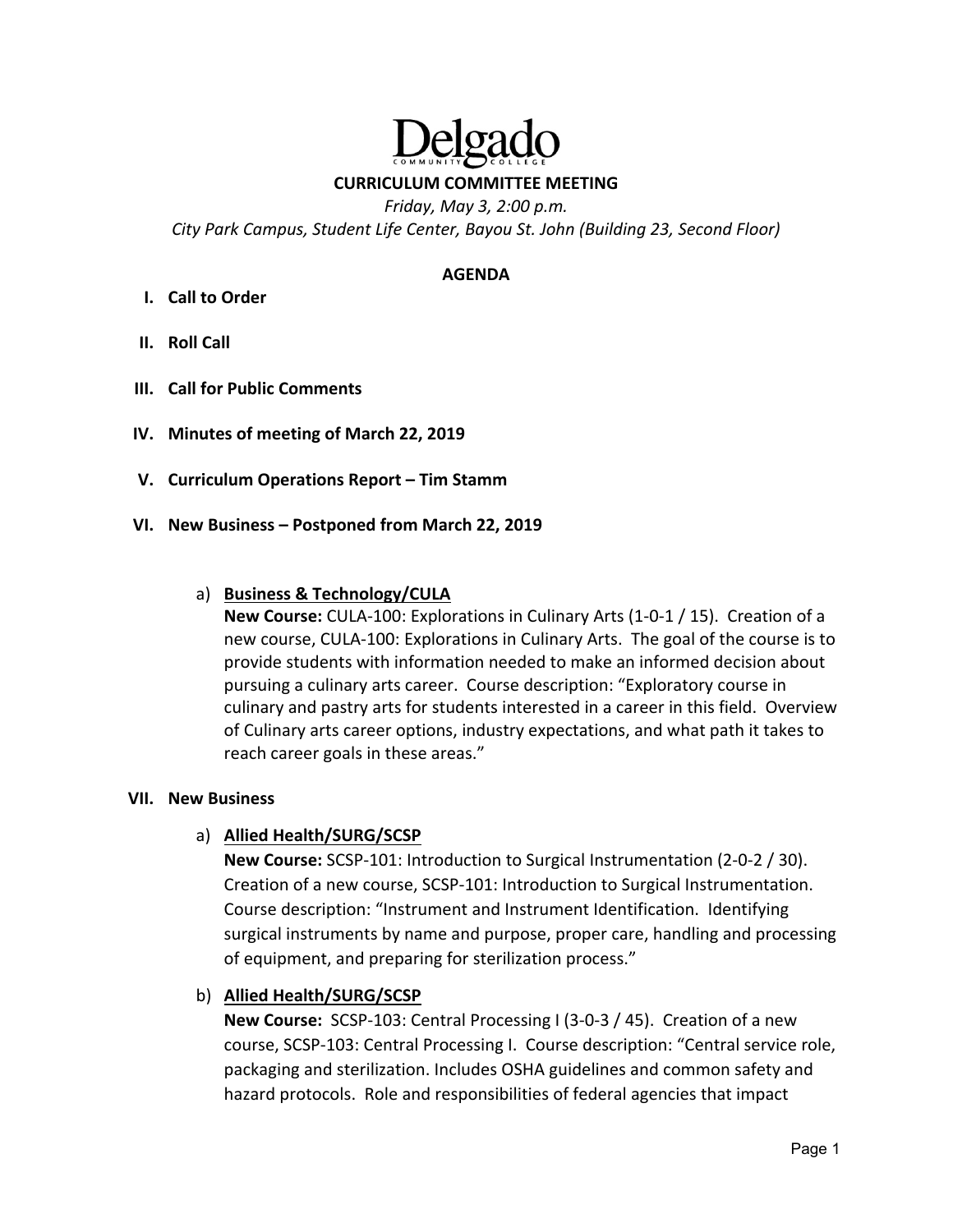central service and important aspects of regulations and standards that are administered."

## c) **Allied Health/SURG/SCSP**

**New Course:** SCSP‐105: Central Processing Practicum I (0‐6‐1 / 90). Creation of a new course, SCSP‐105: Central Processing Practicum I. Course description: "Supervised experience in sterile processing techniques in a clinical facility. Emphasis on introduction to the clinical environment and sterility issues; various cleaning, wrapping, and sterilizing procedures will be covered."

## d) **Allied Health/SURG/SCSP**

**New Course:** SCSP‐107: Central Processing II (3‐0‐3 / 45). Creation of a new course, SCSP‐107: Central Processing II. Course description: "Organizational skills required to control, track, and distribute inventory. Basic procedures for packaging process through comparison of reusable and disposable packaging materials, basic package closure methods, and factors affecting shelf‐life and stock rotation."

# e) **Allied Health/SURG/SCSP**

**New Course:** SCSP‐109: Central Processing III (3‐6‐3 / 135). Creation of a new course, SCSP‐109: Central Processing III. Course description: "Various packaging materials and closure methods used for sterilization as they relate to the Association of Advancement of Medical Instruments (AAMI) standards. Sterilization equipment including high and low temperature sterilization, types of sterilizers, various cycles, quality assurance concepts, documentation standards, and policies and procedures."

## f) **Allied Health/SURG/SCSP**

**New Course:** SCSP‐111: Central Processing Practicum II (2‐12‐4 / 210). Creation of a new course, SCSP‐111: Central Processing Practicum II. Course description: "Supervised experience in sterile processing techniques in a clinical facility. Emphasis on preparation, storage, and distribution of instruments, supplies and equipment, quality assurance and inventory. Participation in the process of decontamination, sterilization, and distribution of sterile instruments and supplies. Upon completion, students will be able to demonstrate competence in sterile processing techniques."

## g) **Allied Health/SURG/SCSP**

**Reactivation of a previously terminated course:** SURG‐102: Microbiology for Surgical Technicians (3‐0‐3 / 45). Course description: "Sources of contamination by pathogenic organisms and control through aseptic technique in care of surgical patients." Course was terminated Summer 2016, as it was no longer used as an "OR" choice with BIOL‐211: Microbiology of Human Pathogens for the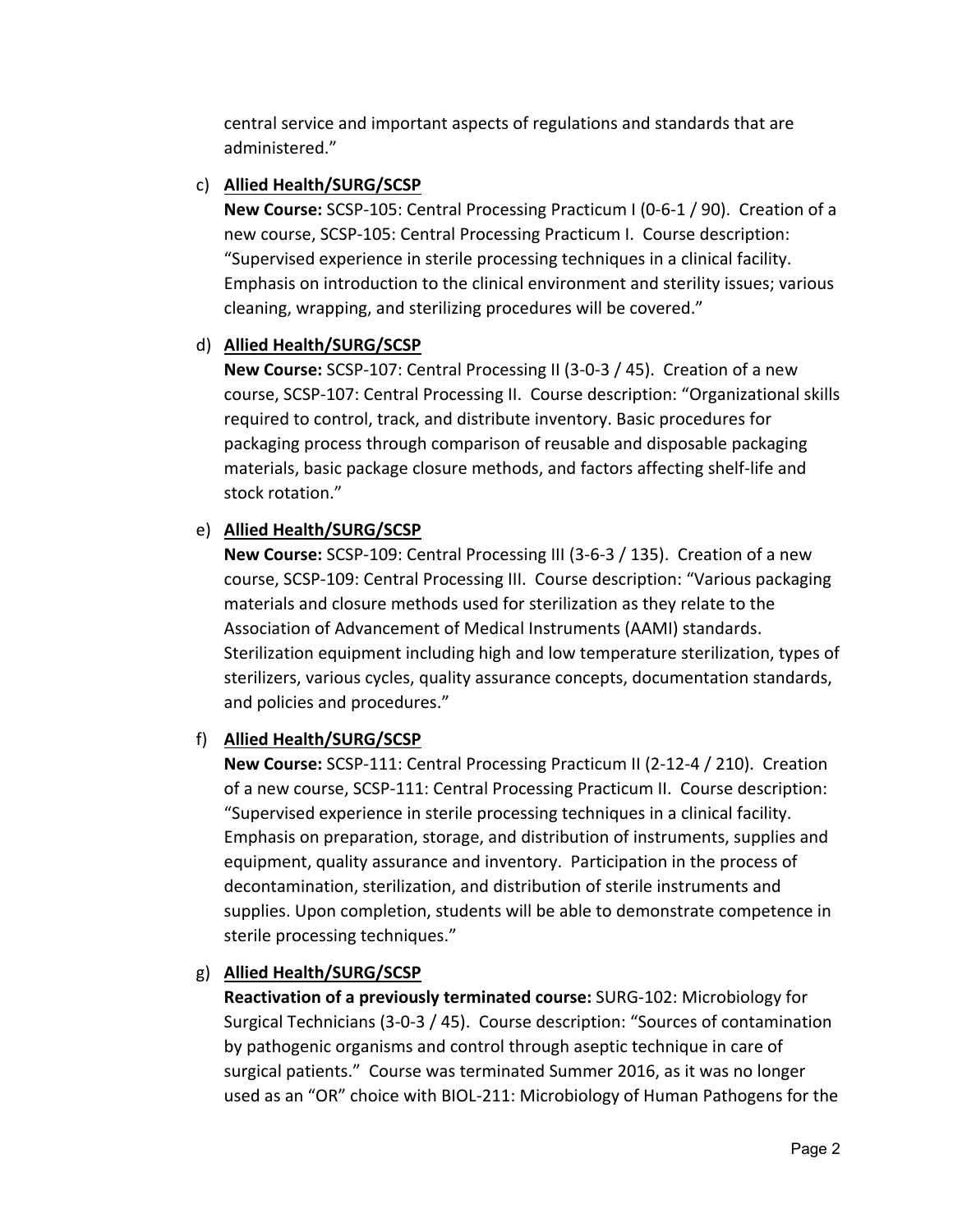C.T.S. in Surgical Technology. The course, SURG‐102, better meets the learning outcomes for the new C.T.S. in Central Sterile Processing.

h) **Allied Health/SURG/SCSP** 

**Final Approval of Curriculum:** Certificate of Technical Studies in Central Sterile Processing.

# i) **Business & Technology/RLST**

**Change of Program Description: Student Learning Outcomes: Certificate of** Technical Studies in Real Estate Professional. Review and approval of the publication of the Student Learning Outcomes for the C.T.S. in Real Estate Professional. Student Learning Outcomes: Explain advanced real estate concepts; Identify legal issues of real estate law in Louisiana; Demonstrate excellent customer service skills.

# j) **Business & Technology/ENTE**

**Change of Program Description: Student Learning Outcomes: Certificate of** Technical Studies in Entrepreneurship. Review and approval of the publication of the Student Learning Outcomes for the C.T.S. in Entrepreneurship. Student Learning Outcomes: Apply the financial, management, and marketing skills needed to be successful when opening a business; Identify and analyze innovative business opportunities, assessing the viability of concepts; Develop and refine business ideas(s) from concept through a complete business plan; Demonstrate excellent business communication skills.

## k) **Business & Technology/CULA**

**Change of Program Description: Student Learning Outcomes:** Associate of Applied Science in Culinary Arts. Review and approval of the publication of the Student Learning Outcomes for the A.A.S. in Culinary Arts. Student Learning Outcomes: Apply preparation skills necessary for a variety of culinary operations; Plan and efficiently perform food production activities; Properly prepare a wide variety of restaurant quality dishes using multiple cooking methods; Implement and maintain cost and quality controls to meet operational goals; Train entry‐ level foodservice employees; Use culinary math, written and oral communication skills necessary for operating in foodservice; Employ problem‐solving skills essential for smooth operation of a commercial kitchen; Integrate skills for functioning within and maintaining a foodservice team.

# l) **Business & Technology/CULA/PAST**

**Change of Program Description: Student Learning Outcomes: Certificate of** Technical Studies in Pastry Arts. Review and approval of the publication of the Student Learning Outcomes for the C.T.S. in Pastry Arts. Student Learning Outcomes: Apply fundamental concepts of Pastry/Baking tools, knife skills, and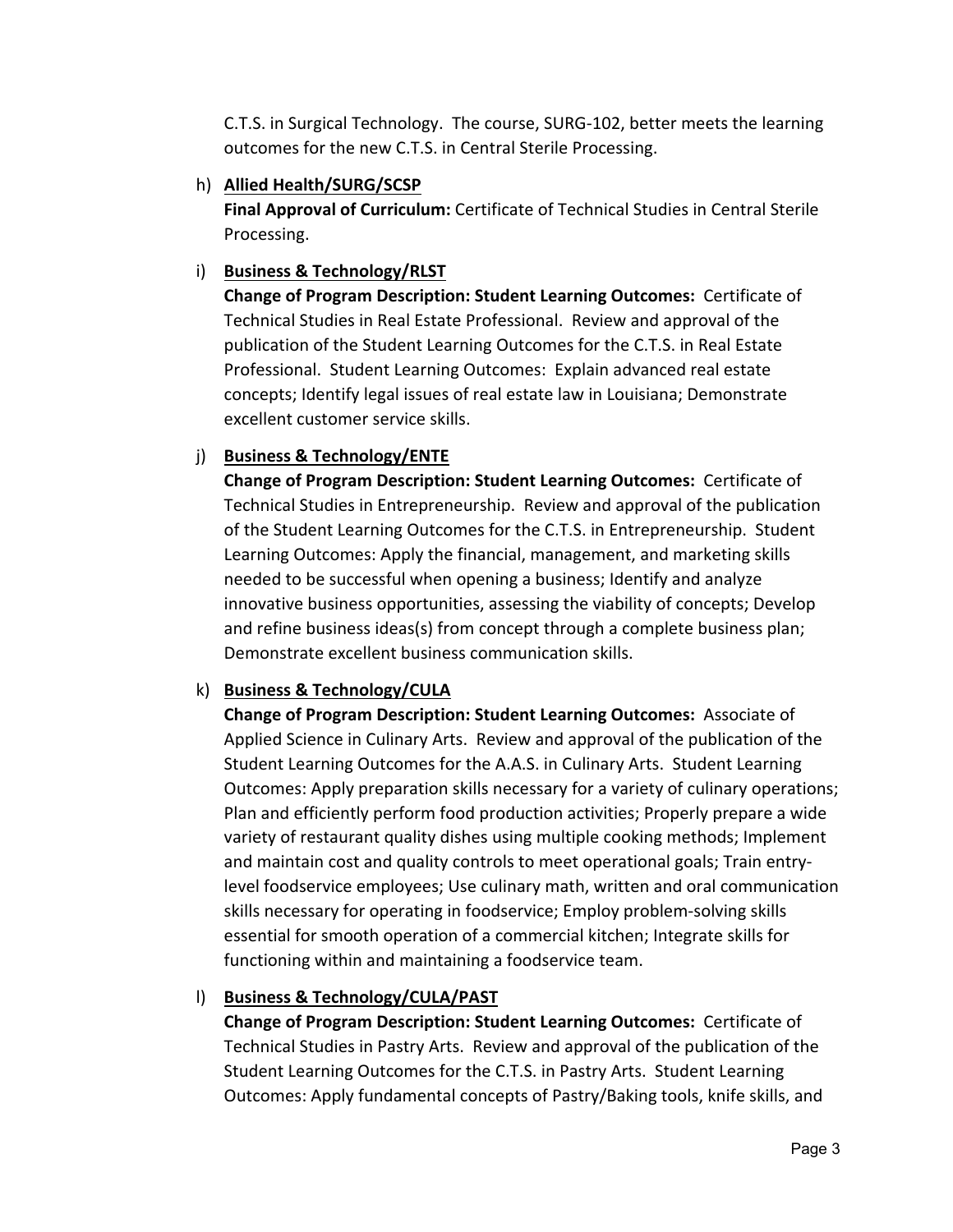baking equipment knowledge; Organize, purchase, and plan for the production of Baking/Pastry goods; Access, compile, and evaluate food cost, labor cost, beverage cost, and operation cost from the point of making profit; Use culinary math, written and oral communication, restaurant business, kitchen supervision, and cooking abilities; Recognize and demonstrate work habits that model the professional chef and ethical behavior in the food service industry.

#### m) **Arts & Humanities/LATD**

**Change of Program Description: Student Learning Outcomes: Associate of** Arts/Associate of Science Louisiana Transfer Degree. Review and approval of the publication of the Student Learning Outcomes for the A.A./A.S. Louisiana Transfer Degree. Student Learning Outcomes: Identify college‐level material in the general education curriculum consisting of English Composition, Mathematics/Analytical Reasoning, Natural Sciences, Humanities, Behavioral and Social Sciences, and Fine Arts; Display skills in general education competencies including reading, written communication, oral communication, mathematical computation, critical thinking, library skills, and computer literacy; Master basic concepts derived from concentration/track specific courses in disciplines based upon the student's area of interest and anticipated baccalaureate major.

#### n) **Arts & Humanities/GSTD**

**Change of Program Description: Student Learning Outcomes:** Associate of General Studies. Review and approval of the publication of the Student Learning Outcomes for the A.G.S. in General Studies. Student Learning Outcomes: Compose text with purpose of summarizing and analyzing content; Demonstrate proficiency in solving math problems; Interpret data in order to form a sound conclusion; Analyze a social issue; Apply principles of a social science to assess human behavior; Critically appraise text or subject in any of the following modes of expression: drama, poetry, music, historical and imaginative literature, philosophy, and/or rhetoric.

#### o) **Arts & Humanities/CRJU**

**Change of Program Description: Student Learning Outcomes:** Associate of Arts in Criminal Justice. Review and approval of the publication of the Student Learning Outcomes for the A.A. in Criminal Justice. Student Learning Outcomes: Create and formulate a worldview that includes an historical foundation of American Law and the criminal justice system; Identify and define the major components of the criminal justice system (police, courts, and corrections); Interpret and evaluate the significance and practice of the Constitution and Supreme Court decisions within all components of the criminal justice system; Analyze historical and current issues of crime in the United States through an application of statistical data in order to interpret the distribution and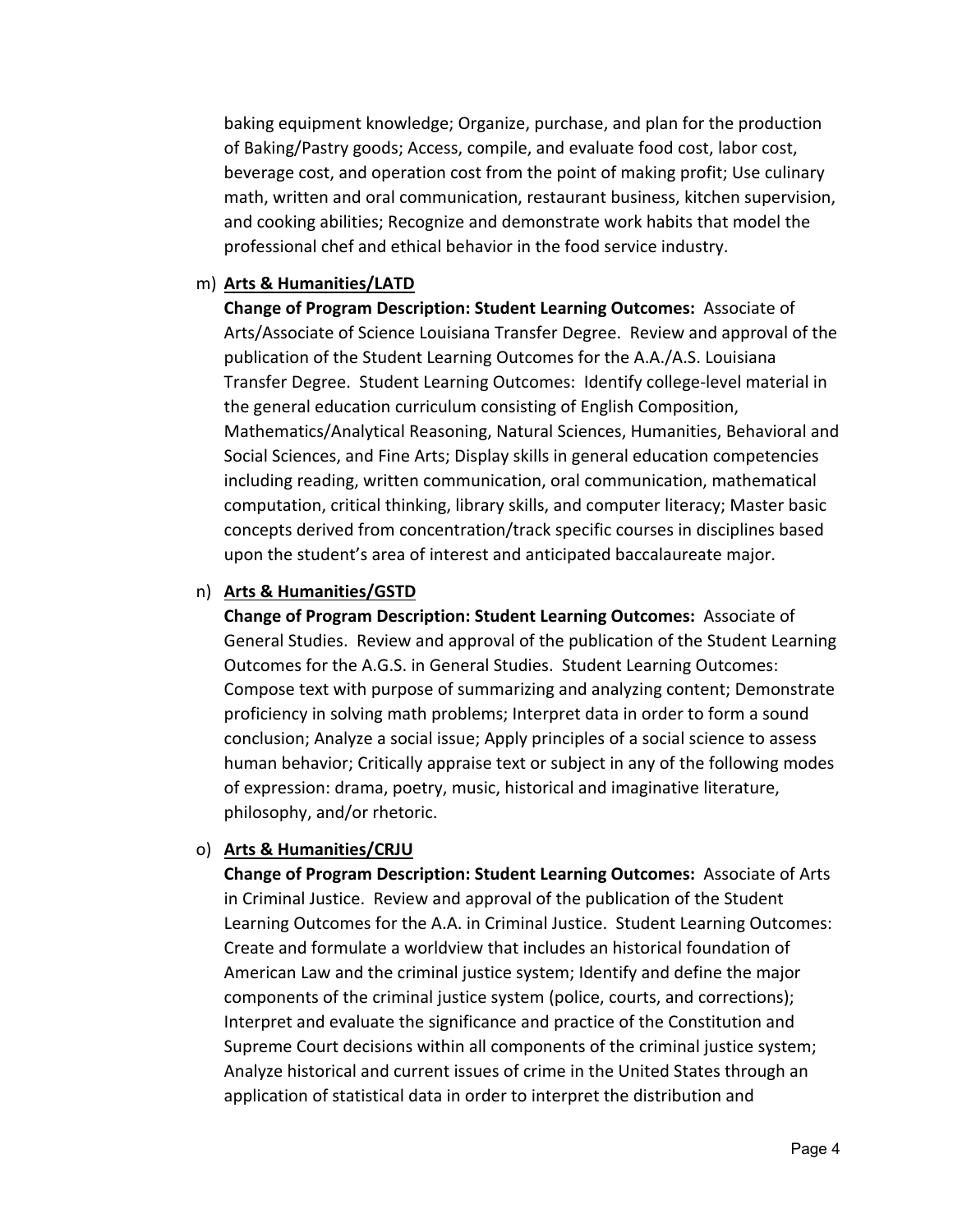dimensions of crime; Classify, describe, and discuss the theoretical approaches, issues, and programs related to the causes of crime, crime prevention, and rehabilitation of offenders.

## p) **Arts & Humanities/CDYC**

**Change of Program Description: Student Learning Outcomes:** Associate of Applied Science in Care and Development of Young Children. Review and approval of the publication of the Student Learning Outcomes for the A.A.S. in Care and Development of Young Children. Student Learning Outcomes: Promote child development and learning (NAEYC Standard #1); Build family and community relationships (NAEYC Standard #2); Observe, document, and assess to support young children and families (NAEYC Standard #3); Use developmentally effective approaches (NAEYC Standard #4); Apply content knowledge to build meaningful curriculum (NAEYC Standard #5); Exhibit professionalism in the field of early childhood (NAEYC Standard #6).

#### q) **Arts & Humanities/TEAC**

**Change of Program Description: Student Learning Outcomes: Associate of** Science in Teaching, Grades  $1 - 5$ . Review and approval of the publication of the Student Learning Outcomes for the A.S.T. in Teaching, Grades  $1 - 5$ . Student Learning Outcomes: Exhibit professionalism in the field of education; Apply the theories related to cognitive, social/emotional, and behavioral child development; Assess, utilize, and integrate technology into the classroom; Identify and address different learning stiles, multiple intelligences, and exceptionalities found in the classroom; Describe and discuss student rights as they apply to diversity issues.

#### r) **Arts & Humanities/VISC**

**Change of Program Description: Student Learning Outcomes: Associate of** Applied Science in Visual Communications‐Graphic Design. Review and approval of the publication of the Student Learning Outcomes for the A.A.S. in Visual Communications‐Graphic Design. Student Learning Outcomes: Create and maintain a body of work that reflects diverse and innovative responses to design challenges and an awareness of professional expectations of the industry; Conduct oneself professionally when talking and giving constructive critique and when working collaboratively with others; Construct clear and logical arguments, using language of graphic design, for creative solutions to design issues; Use industry standard tools and technology to produce creative graphic designs that clearly illustrate the standard principles and theories of design expected in the field; Use industry standard tools and technology to construct appropriate visual responses to communication problems that demonstrate a command of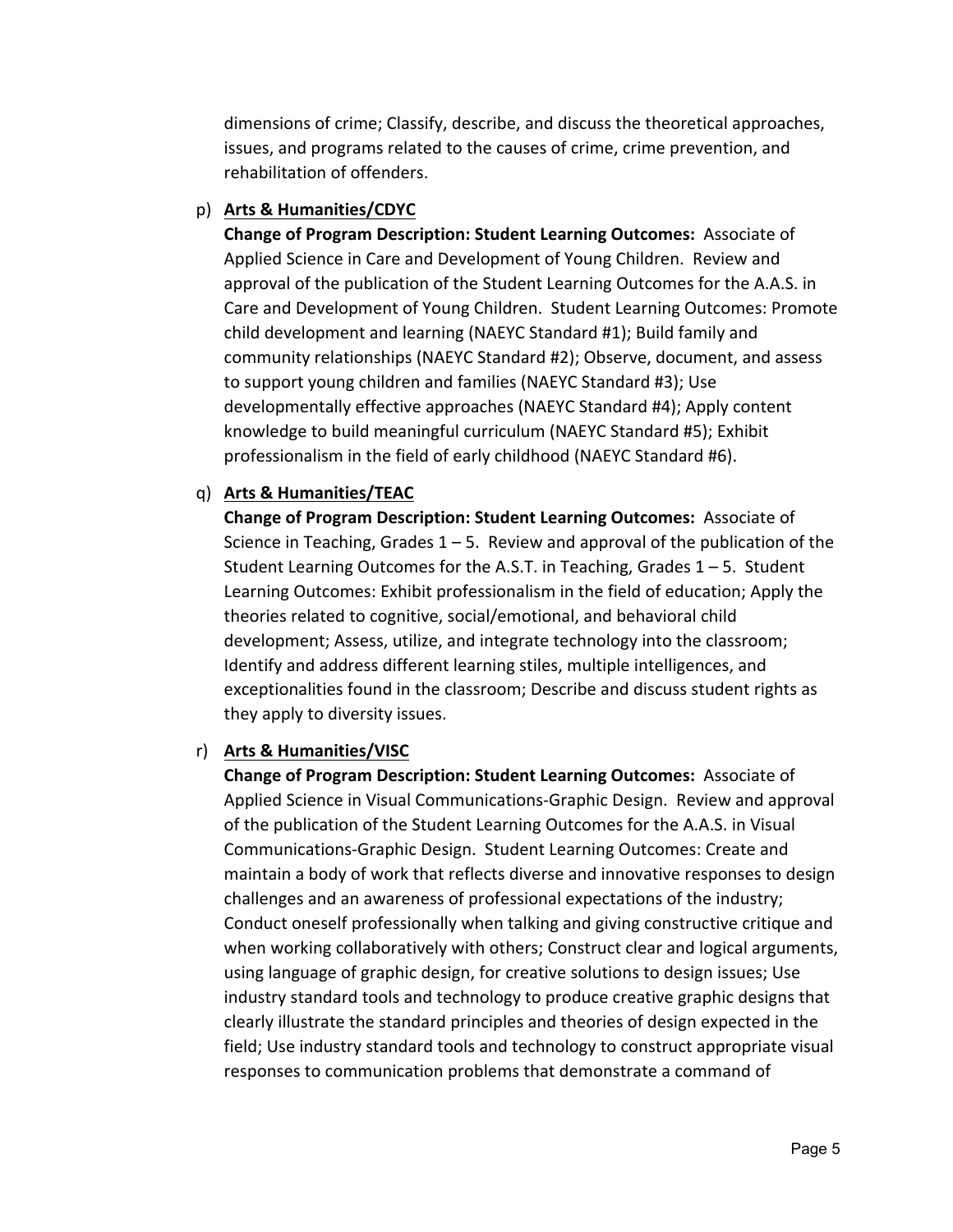fundamental design skills; Determine the social, cultural, and technological issues that would have bearing on design solutions.

#### s) **Science & Mathematics/SLT**

**Change of Program Description: Student Learning Outcomes:** Associate of Applied Science in Science Laboratory Technology. Review and approval of the publication of the Student Learning Outcomes for the A.A.S. in Science Laboratory Technology. Student Learning Outcomes: Use fundamental knowledge of chemistry and biology to explain the scientific principles involved in the science laboratory; Explain the function of a science laboratory technician in the workplace; Describe, operate, and maintain tools and equipment in the science laboratory; Develop and adapt protocols to obtain and interpret data; Demonstrate oral and written communication skills and technical skills needed to perform as an entry‐level laboratory technician.

## t) **Nursing/CNA**

**Change of Program Description: Student Learning Outcomes:** Career and Technical Certificate in Certified Nursing Assistant. Review and approval of the publication of the Student Learning Outcomes for the C.T.C. in Certified Nursing Assistant. Student Learning Outcomes: Assess biological, psychosocial, sociocultural, spiritual needs, and/or developmental factors that influence health attainment; Plan and incorporate therapeutic interventions, collaborate as a member of the health care team; explain rehabilitative/restorative care concepts, concepts of death with dignity, and the nursing process in the care of clients; Apply concepts of infection control, safety, and emergency procedures in the care of clients; Utilize appropriate communication and interpersonal skills in the care of clients; Performa basic patient care skills, including personal care, vital signs, assistance with meals, restorative care and assistance with other activities of daily living; Demonstrate respect for client rights and confidentiality; Document care delivery appropriately; Perform all skills required by the Louisiana Department of Health for Nurse Aide Training.

## u) **Business & Technology/CMIN**

**Change of Program Description: Student Learning Outcomes:** Associate of Applied Science in Computer Information Technology. Review and approval of the publication of the Student Learning Outcomes for the A.A.S. in Computer Information Technology. Student Learning Outcomes: Apply critical and creative thinking skills to identify or create the information technology which solves an information system problem; Use the agility of iterative process to create, deploy, or maintain information technology solutions; Assess the needs of diverse stakeholders and the project environment to select the soft skills needed to execute the information technology project.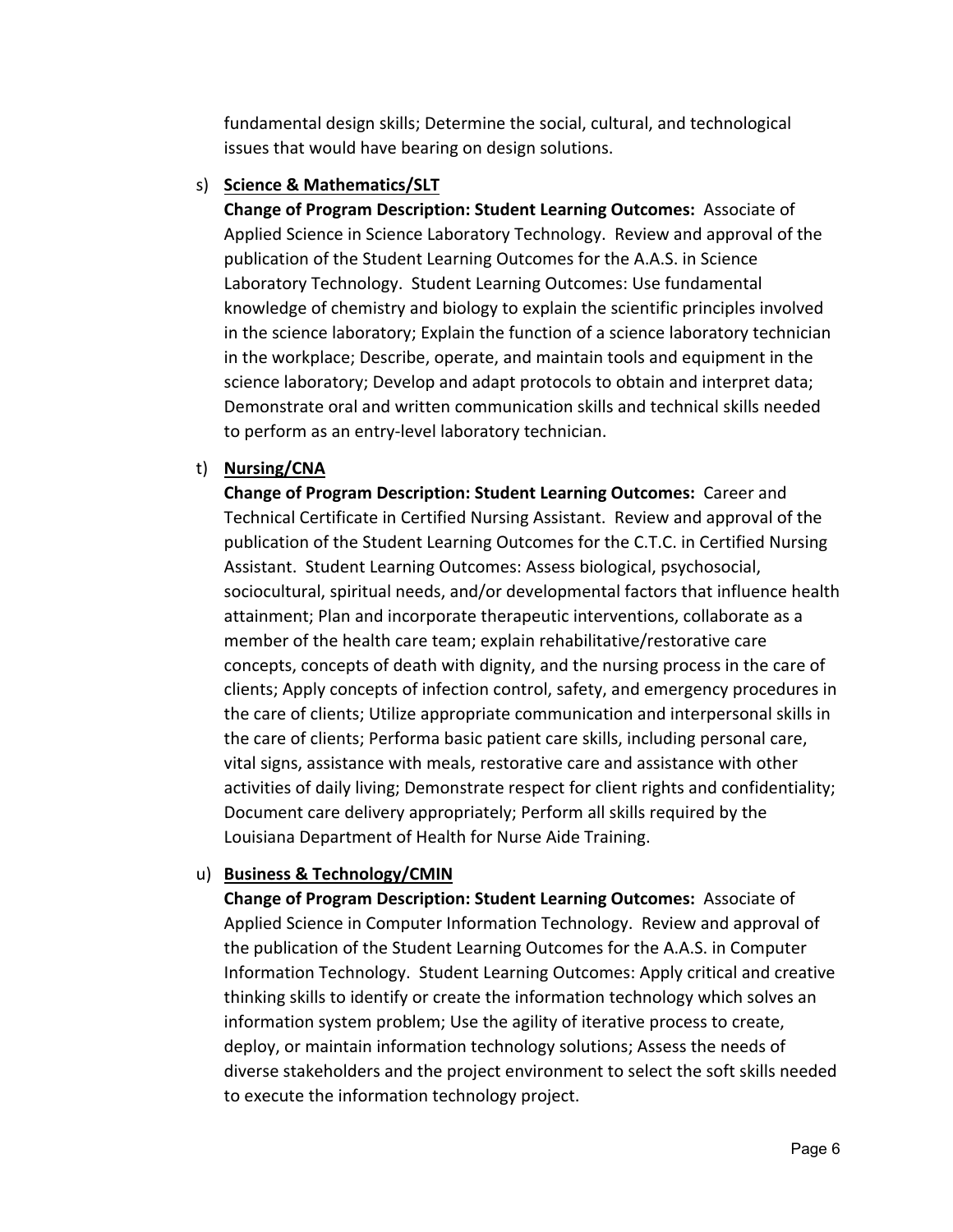## v) **Allied Health/VETT**

**Concept Proposal of a New Instructional Program:** Certificate of Technical Studies in Veterinary Assistant. Creation of a Certificate of Technical Studies in Veterinary Assistant. A veterinary assistant is a veterinary professional whose main duty is to assist veterinarians and veterinary technicians with duties including: restraining animals, processing lab work, sterilizing equipment, kennel work, clerical duties, filling prescriptions, handling specimen samples, assisting with taking radiographs, educating pet owners (clients), and research records regarding vaccines or other medications. Students will be instructed on proper techniques to perform all of the skills referenced, plus any additional skills appropriate for a veterinary assistant. As a graduate of the proposed program, students will be prepared for entry‐level positions in veterinary hospitals, including specialty hospitals. Total credit hours: 20. **[STAR 3]**

#### w) **Business & Technology/BUSL/Paralegal**

**Concept Proposal of a New Instructional Program:** Associate of Applied Science in Paralegal Studies. Creation of an Associate of Applied Science degree program in Paralegal Studies. The goal of the proposed program is to provide graduate with the skills that will prepare them for a life-long career in the Paralegal profession. Paralegals are found in all types of organizations, but most are employed by law firms, corporate legal departments, and various government offices. While lawyers assume ultimate responsibility for legal work, they often delegate many of their tasks to paralegals, who may assist lawyers by preparing for closings, hearings, trials, and corporate meetings. Total credit hours: 60. **[STAR 5]**

#### x) **Business & Technology/CMIN**

**Concept Proposal of a New Instructional Program:** Associate of Applied Science in Cloud Computing. Creation of an Associate of Applied Science degree program in Cloud Computing. The goal of the proposed program is to provide an opportunity to establish a strong foundation in cloud computing for employment. An ever‐increasing number of both corporate and government organizations are adopting the cloud infrastructure. Graduates will acquire a skill‐set that allows them to architect scalable application solutions that leverage cloud computing services. The proposed program will be part of an LCTC System‐wide initiative to create a state‐wide common Associate degree in Cloud Computing. The National Institute of Standards and Technology (NIST) defines cloud computing as "a model for enabling ubiquitous, convenient, on‐demand network access to a shared pool of configurable computing resources (e.g., networks, servers, storage, applications, and services) that can be rapidly provisioned and released with minimal management effort or service provider interaction." (National Institute of Standards and Technology, 2017). Essentially,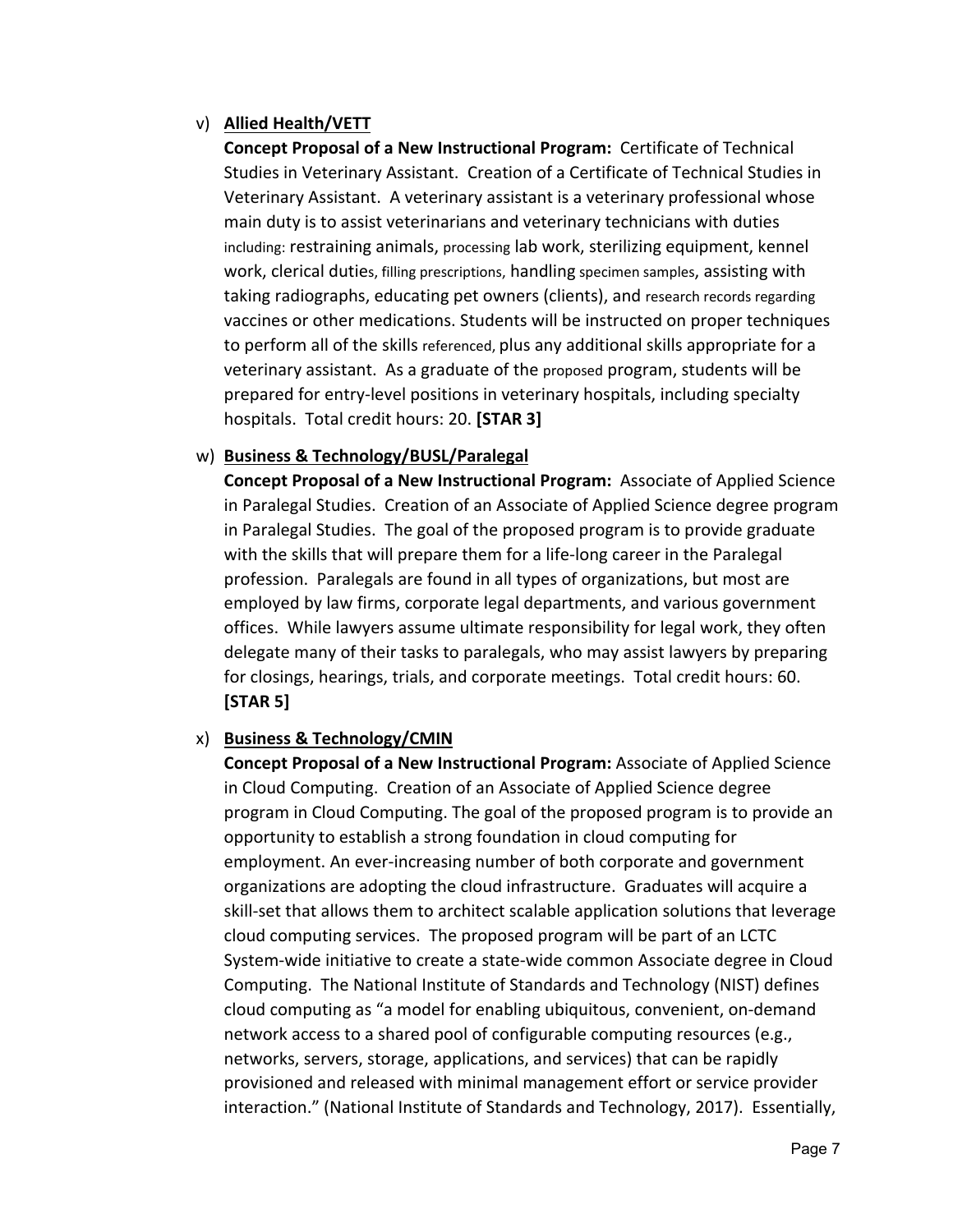cloud computing leverages the Internet as a means to deliver networking services that would otherwise be facilitated by local servers and/or personal computers. Cloud computing is an emerging area of Information Technology that has experienced rapid growth in recent years. This development is due, in part, to the growing need to cost‐effectively process, store, and secure large amounts of data. **[STAR 5]**

## y) **Business & Technology/CMIN**

**Concept Proposal of a New Instructional Program:** Career and Technical Certificate in Cloud Computing. Creation of a Career and Technical Certificate program in Cloud Computing. Serves as an exit point for the Associate of Applied Science degree program in Cloud Computing, as well as, a fast‐track credit program for individuals interested in upgrading their current skills and/or learning a new set of skills for career advancement, career change, and/or workforce re‐entry. Successful completion prepares graduates to take the Amazon Web Services (AWS) Cloud Foundations industry‐based certification exam. **[STAR 5]**

#### z) **Business & Technology/CMIN**

**Change of Course Title:** ADOT‐209: Responsive Front End Web Design Software. Change the title of ADOT‐209: Responsive Front End Web Design Software *from*  ADOT‐209: Responsive Front End Web Design Software *to* ADOT‐209: User Experience and Prototyping. Revised title better reflects the goals and learning outcomes of the course.

#### aa) **Business & Technology/CMIN**

**New Course:** CMIN‐233: Cloud Computing Foundations (3‐0‐3 / 45). Creation of a new course, CMIN‐233: Cloud Computing Foundations. The goal of the course is to provide an overview of what cloud computing is and the basics of what is needed to deploy, secure and manage, cloud computing. Course description: "Overview of cloud computing concepts, independent of specific technical roles. Includes cloud concepts, core cloud services, security, architecture, pricing, and support."

## bb) **Business & Technology/CMIN**

**New Course:** CMIN‐275: Agile Project Management (3‐0‐3 / 45). Creation of a new course, CMIN‐275: Agile Project Management. The goal of the course is to introduce, share theory, and simulate the current best practices in information technology project management through the Agile methodology. Course description: "Breaking large projects into manageable tasks using the core concepts of Agile. Topics include the agile manifesto, project vision creation, product roadmap creation, product/project development, user role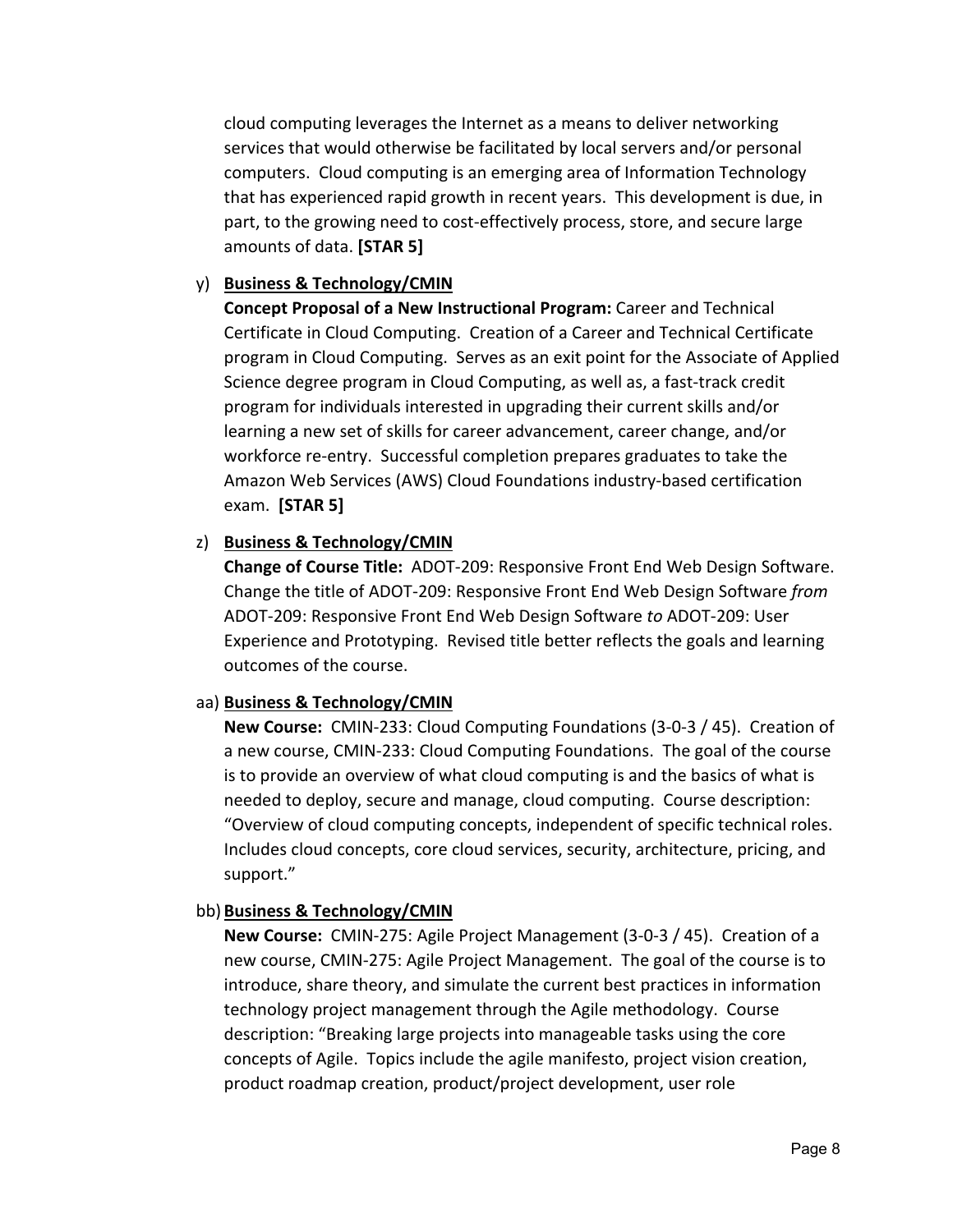identification, and user story writing. Recommended for students seeking management and collaborative roles in STEM project development."

#### cc) **Business & Technology/ENTE**

**Program Revision:** Certificate of Technical Studies in Entrepreneurship. Revise the C.T.S. in Entrepreneurship: Required Courses in Major: DELETE: BUSG‐129: Introduction to Business. Total program hours **decrease** *from* **30** to **27**.

#### dd) **Science & Mathematics/SLT**

**New Course:** SCIE‐130: Introduction to Science Laboratory Technology (2‐0‐2 / 30). Creation of a new course, SCIE‐130: Introduction to Science Laboratory Technology. The goal of the course is to provide student with an orientation to various career pathways and occupational skills required of the science laboratory technician. Course description: "Designed for students who plan to enter the Science Laboratory Technology, A.A.S. degree program. Introduces students to opportunities available in the chemical field and the biotechnology field. Topics include career options, report writing, information searches, and laboratory safety. A brief overview of the chemical field and biotechnology is presented. May include field trips."

## ee) **Science & Mathematics/SLT**

**New Course:** SCIE‐132: Science Laboratory Techniques (0‐6‐2 / 90). Creation of a new course, SCIE‐132: Science Laboratory Techniques. The goal of the course is to introduce students to the basic skills needed to work in a biological or science laboratory setting. The course prepares students for more rigorous laboratory courses in the Science Laboratory Technology degree program. Course description: "Principles for the experimental concepts and fundamental laboratory skills associated with biological and chemical technology."

## ff) **Science & Mathematics/SLT**

**Course Termination:** BTEC‐130: Introduction to Biotechnology. This course is being replaced by a new course that better reflects the outcomes of the A.A.S. degree program in Science Laboratory Technology.

#### gg) **Science & Mathematics/SLT**

**Course Termination:** CHTC‐130: Introduction to Chemical Technology. This course is being replaced by a new course that better reflects the outcomes of the A.A.S. degree program in Science Laboratory Technology.

#### hh) **Science & Mathematics/SLT**

**Course Termination:** BTEC‐132: Biotechnology Laboratory Techniques. This course is being replaced by a new course that better reflects the outcomes of the A.A.S. degree program in Science Laboratory Technology.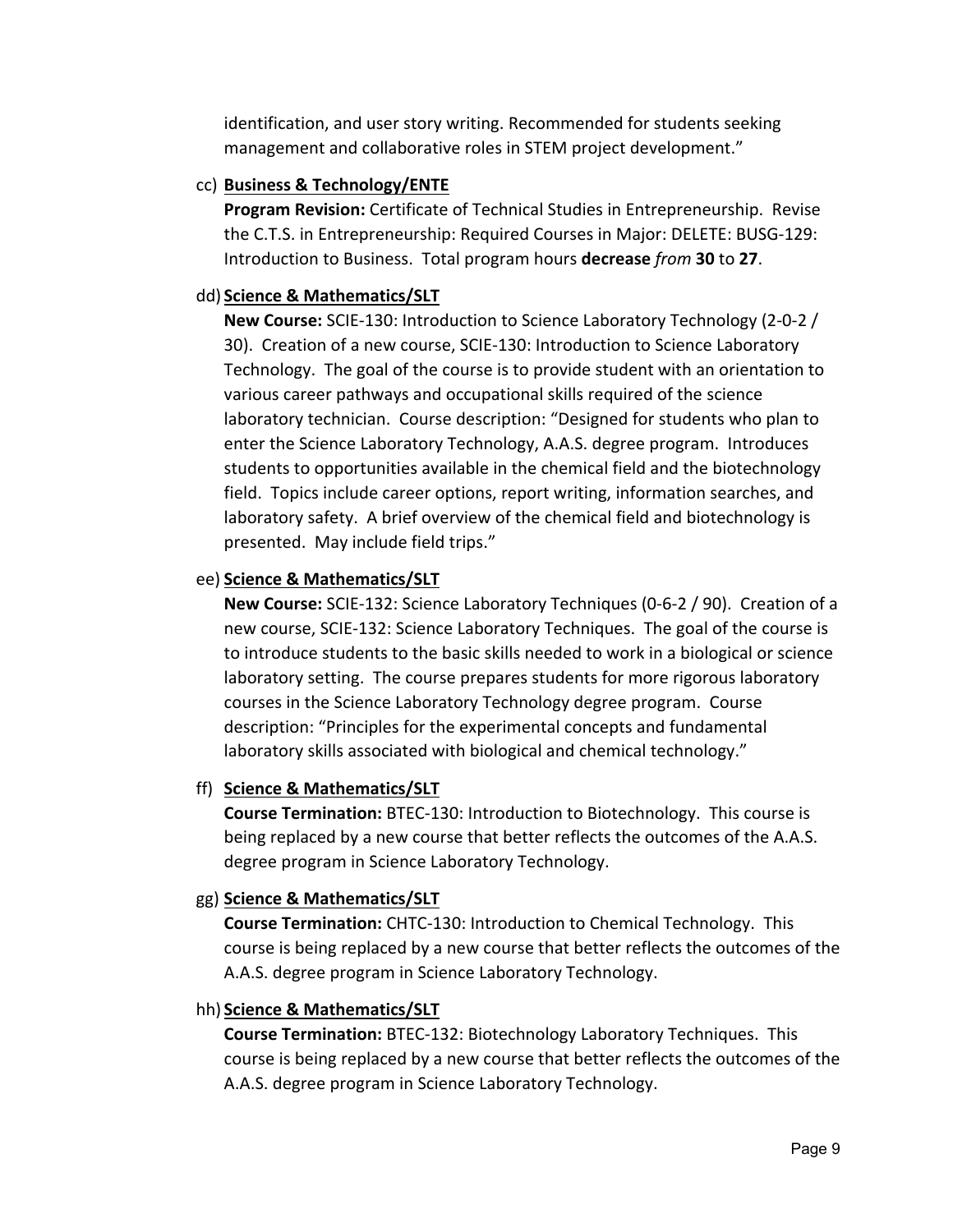#### ii) **Science & Mathematics/SLT**

**Course Termination:** CHTC‐132: Chemistry Laboratory Techniques. This course is being replaced by a new course that better reflects the outcomes of the A.A.S. degree in Science Laboratory Technology.

#### jj) **Science & Mathematics/SLT**

**Course Termination:** BTEC‐283: Techniques in Biofuel Synthesis. This course is no longer used in the A.A.S. degree program in Science Laboratory Technology.

## kk) **Science & Mathematics/SLT**

**Program Revision:** Associate of Applied Science in Science Laboratory Technology. Revise the A.A.S. in Science Laboratory Technology: Required Courses in Major: DELETE: BTEC‐130: Introduction to Biotechnology, CHTC‐130: Introduction to Chemical Technology, BTEC‐132: Biotechnology Laboratory Techniques, CHTC‐Chemistry Laboratory Technology; DELETE: "Select Eight (8) credit hours from the following"; ADD: SCIE‐130: Introduction to Science Laboratory Technology, SCIE‐132: Science Laboratory Techniques, CHEM‐221: Organic Chemistry I, CHEM‐223: Organic Chemistry I Lab; ADD: "Choose One (1) Lecture/Lab Pair: BIOL‐265 Cell Biology, BIOL‐266: Cell Biology Lab OR CHEM‐ 222: Organic Chemistry II, CHEM‐224: Organic Chemistry II Lab;" General Education Courses: DELETE: CMST‐130: Fundamentals of Communication, ECON‐ 202: Microeconomics OR PSYC‐127: Introduction to Psychology; ADD: Humanities Requirement 3 credit hours, Social/Behavioral Science Requirement 3 credit hours; Concentration in Biotechnology: DELETE: "Select three (3) course from the following list," and remove BTEC‐280: Microscopy Techniques, BTEC‐ 283: Biomolecules, and BTEC‐286: Cell Culture Tissue Laboratory Techniques from the list; Add: "Any Science Laboratory Technology Elective Course 3 credit hours." Concentration in Chemical Technology: DELETE: "Select one (1) credit hours from the following list," and remove CHTC‐273: Applied Instrumental Analysis III, CHTC‐274: Applied Instrumental Analysis IV, and CHTC‐281: Applied Organic Chemistry Lab; ADD: "Any Science Laboratory Technology Elective Course 3 credit hours." Adjust Suggested Sequences to reflect changes. Total Program Hours remain the same.

- ll) **Business & Technology/BUSG/CMIN/Business Systems Design Final Approval of Curriculum:** Certificate of Technical Studies in Business Systems Design.
- mm) **Business & Technology/BUSG/Banking and Lending Assistant Final Approval of Curriculum:** Certificate of Technical Studies in Banking and Lending Assistant.